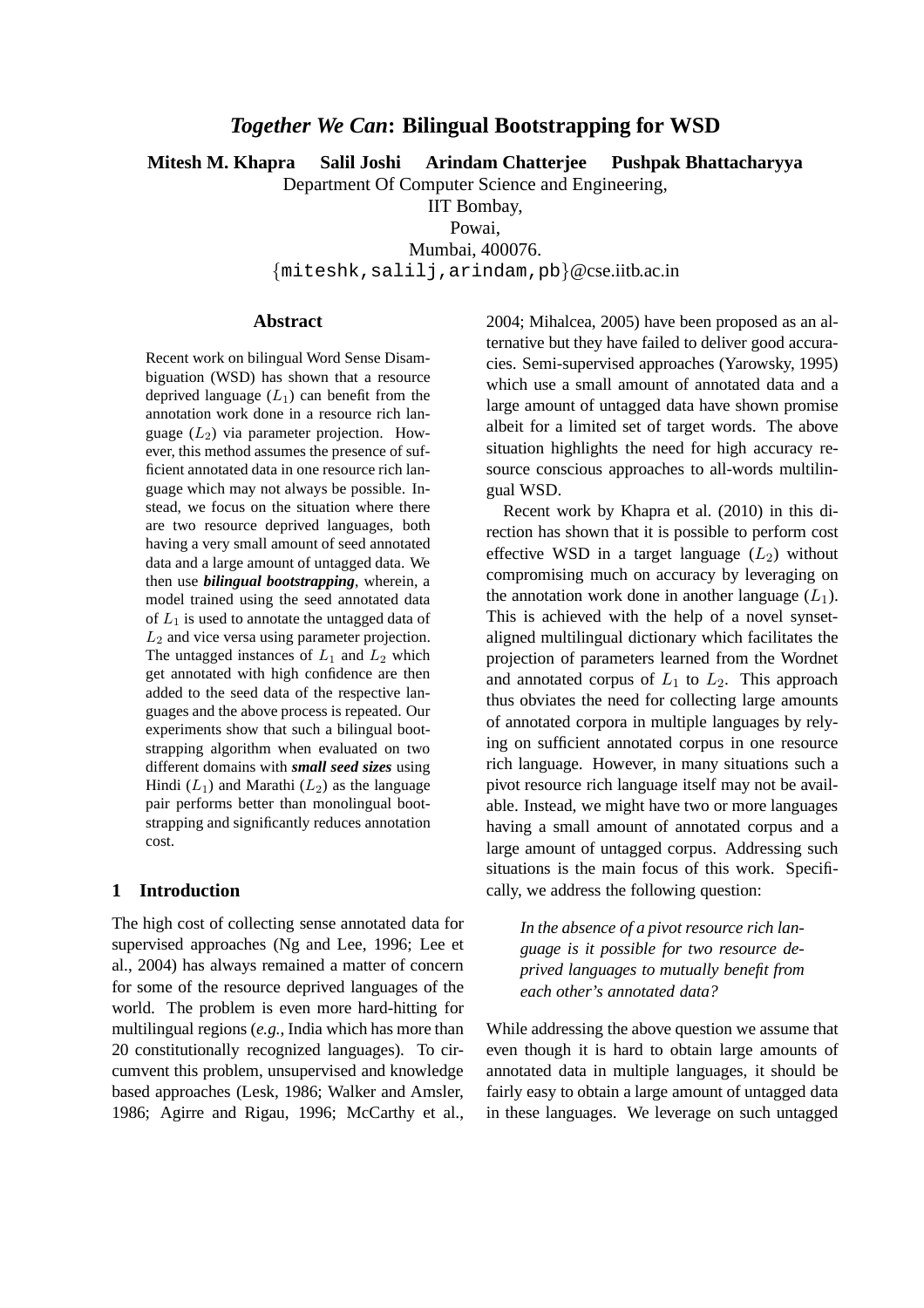data by employing a bootstrapping strategy. The idea is to train an initial model using a small amount of annotated data in both the languages and iteratively expand this seed data by including untagged instances which get tagged with a high confidence in successive iterations. Instead of using monolingual bootstrapping, we use bilingual bootstrapping via parameter projection. In other words, the parameters learned from the annotated data of  $L_1$  (and  $L_2$  respectively) are projected to  $L_2$  (and  $L_1$  respectively) and the projected model is used to tag the untagged instances of  $L_2$  (and  $L_1$  respectively).

Such a bilingual bootstrapping strategy when tested on two domains, *viz.*, Tourism and Health using Hindi  $(L_1)$  and Marathi  $(L_2)$  as the language pair, consistently does better than a baseline strategy which uses only seed data for training without performing any bootstrapping. Further, it consistently performs better than monolingual bootstrapping. A simple and intuitive explanation for this is as follows. In monolingual bootstrapping a language can benefit only from its own seed data and hence can tag only those instances with high confidence which it has already seen. On the other hand, in bilingual bootstrapping a language can benefit from the seed data available in the other language which was not previously seen in its self corpus. This is very similar to the process of co-training (Blum and Mitchell, 1998) wherein the annotated data in the two languages can be seen as two different views of the same data. Hence, the classifier trained on one view can be improved by adding those untagged instances which are tagged with a high confidence by the classifier trained on the other view.

The remainder of this paper is organized as follows. In section 2 we present related work. Section 3 describes the Synset aligned multilingual dictionary which facilitates parameter projection. Section 4 discusses the work of Khapra et al. (2009) on parameter projection. In section 5 we discuss bilingual bootstrapping which is the main focus of our work followed by a brief discussion on monolingual bootstrapping. Section 6 describes the experimental setup. In section 7 we present the results followed by discussion in section 8. Section 9 concludes the paper.

# **2 Related Work**

Bootstrapping for Word Sense Disambiguation was first discussed in (Yarowsky, 1995). Starting with a very small number of seed collocations an initial decision list is created. This decisions list is then applied to untagged data and the instances which get tagged with a high confidence are added to the seed data. This algorithm thus proceeds iteratively increasing the seed size in successive iterations. This monolingual bootstrapping method showed promise when tested on a limited set of target words but was not tried for all-words WSD.

The failure of monolingual approaches (Ng and Lee, 1996; Lee et al., 2004; Lesk, 1986; Walker and Amsler, 1986; Agirre and Rigau, 1996; McCarthy et al., 2004; Mihalcea, 2005) to deliver high accuracies for all-words WSD at low costs created interest in bilingual approaches which aim at reducing the annotation effort. Recent work in this direction by Khapra et al. (2009) aims at reducing the annotation effort in multiple languages by leveraging on existing resources in a pivot language. They showed that it is possible to project the parameters learned from the annotation work of one language to another language provided aligned Wordnets for the two languages are available. However, they do not address situations where two resource deprived languages have aligned Wordnets but neither has sufficient annotated data. In such cases bilingual bootstrapping can be used so that the two languages can mutually benefit from each other's small annotated data.

Li and Li (2004) proposed a bilingual bootstrapping approach for the more specific task of Word Translation Disambiguation (WTD) as opposed to the more general task of WSD. This approach does not need parallel corpora (just like our approach) and relies only on in-domain corpora from two languages. However, their work was evaluated only on a handful of target words (9 nouns) for WTD as opposed to the broader task of WSD. Our work instead focuses on improving the performance of all words WSD for two resource deprived languages using bilingual bootstrapping. At the heart of our work lies *parameter projection* facilitated by a synset aligned multilingual dictionary described in the next section.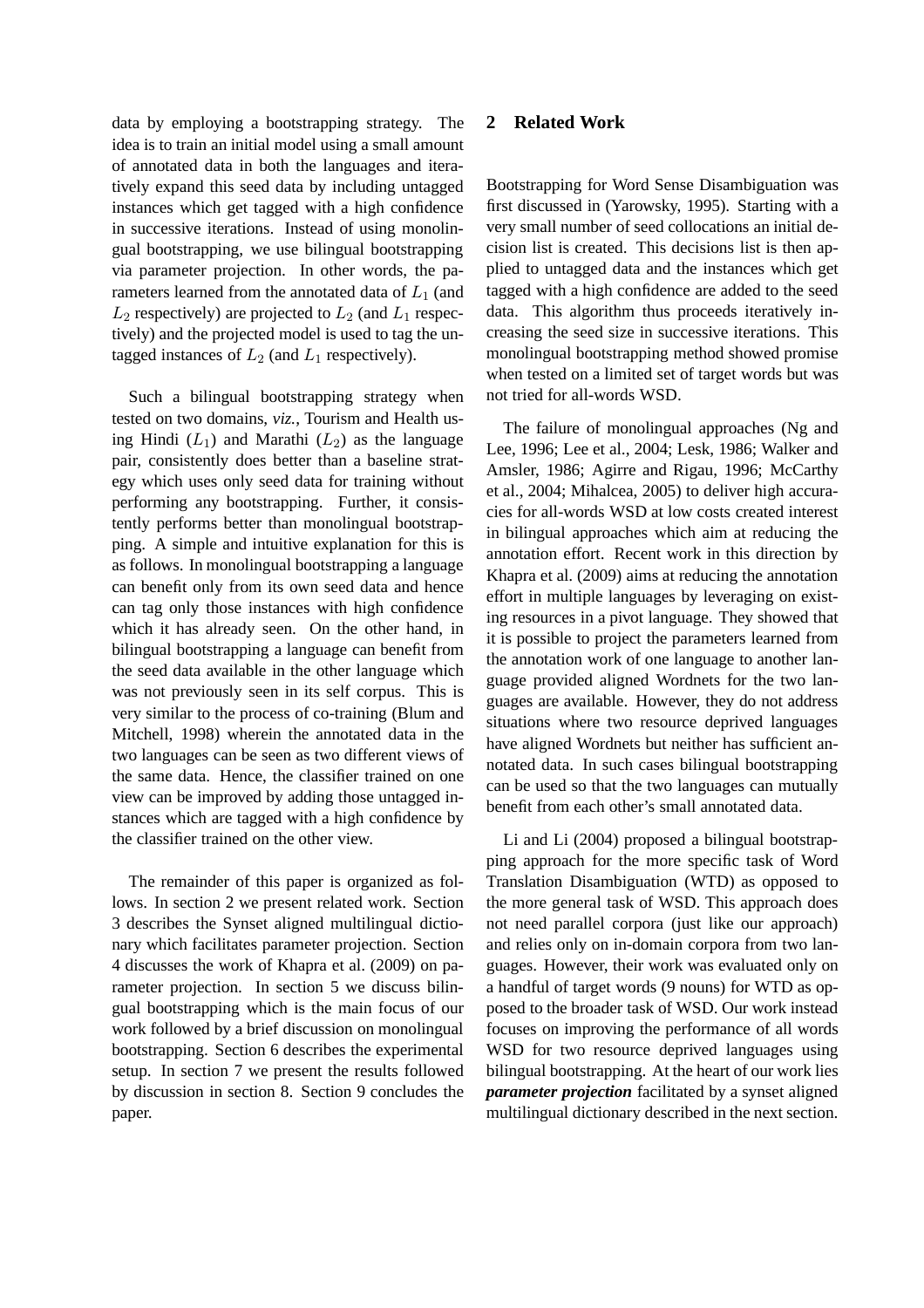### **3 Synset Aligned Multilingual Dictionary**

A novel and effective method of storage and use of dictionary in a multilingual setting was proposed by Mohanty et al. (2008). For the purpose of current discussion, we will refer to this multilingual dictionary framework as *MultiDict*. One important departure in this framework from the traditional dictionary is that **synsets are linked, and after that the words inside the synsets are linked**. The basic mapping is thus between synsets and thereafter between the words.

| Concepts    | L1        | L <sub>2</sub> | L3          |
|-------------|-----------|----------------|-------------|
|             | (English) | (Hindi)        | (Marathi)   |
| 04321:      | { male    | {लड़का         | {मुलगा      |
| youth-<br>a | child,    | $(ladkaa)$ ,   | (mulgaa),   |
| male<br>ful | $box$ }   | बालक           | पोरगा       |
| person      |           | $(baalak)$ ,   | (porgaa),   |
|             |           | बच्चा          | पोर $(por)$ |
|             |           | $(bachchaa)$ } |             |

|  |  | Table 1: Multilingual Dictionary Framework |  |
|--|--|--------------------------------------------|--|
|--|--|--------------------------------------------|--|

Table 1 shows the structure of MultiDict, with one example row standing for the concept of *boy*. The first column is the pivot describing a concept with a unique ID. The subsequent columns show the words expressing the concept in respective languages (in the example table, *English, Hindi and Marathi*). After the synsets are linked, cross linkages are set up manually from the words of a synset to the words of a linked synset of the pivot language. For example, for the Marathi word मुलगा (mulgaa), "a youthful male person", the correct lexical substitute from the corresponding Hindi synset is लड़का (ladkaa). The average number of such links per synset per language pair is approximately 3. However, since our work takes place in a semi-supervised setting, we do not assume the presence of these manual cross linkages between synset members. Instead, in the above example, we assume that all the words in the Hindi synset are equally probable translations of every word in the corresponding Marathi synset. Such cross-linkages between synset members facilitate parameter projection as explained in the next section.

#### **4 Parameter Projection**

Khapra et al. (2009) proposed that the various parameters essential for domain-specific Word Sense Disambiguation can be broadly classified into two categories:

### **Wordnet-dependent parameters:**

- belongingness-to-dominant-concept
- conceptual distance
- semantic distance

#### **Corpus-dependent parameters:**

- sense distributions
- corpus co-occurrence

They proposed a scoring function (Equation (1)) which combines these parameters to identify the correct sense of a word in a context:

$$
S^* = \arg\max_{i} (\theta_i V_i + \sum_{j \in J} W_{ij} * V_i * V_j)
$$
 (1)

where,

$$
i \in Candidate\ Synsets
$$
\n
$$
J = Set\ of\ disambiguated\ words
$$
\n
$$
\theta_i = BelongingnessToDomaintConcept(S_i)
$$
\n
$$
V_i = P(S_i|word)
$$
\n
$$
W_{ij} = CorpusCooccurrence(S_i, S_j)
$$
\n
$$
* 1/WNConeptualDistance(S_i, S_j)
$$
\n
$$
* 1/WNSematicGraphDistance(S_i, S_j)
$$

The first component  $\theta_i V_i$  of Equation (1) captures influence of the corpus specific sense of a word in a domain. The other component  $W_{ij} * V_i * V_j$  captures the influence of interaction of the candidate sense with the senses of context words weighted by factors of co-occurrence, conceptual distance and semantic distance.

*Wordnet-dependent parameters* depend on the structure of the Wordnet whereas the *Corpusdependent parameters* depend on various statistics learned from a sense marked corpora. Both the tasks of (a) constructing a Wordnet from scratch and (b) collecting sense marked corpora for multiple languages are tedious and expensive. Khapra et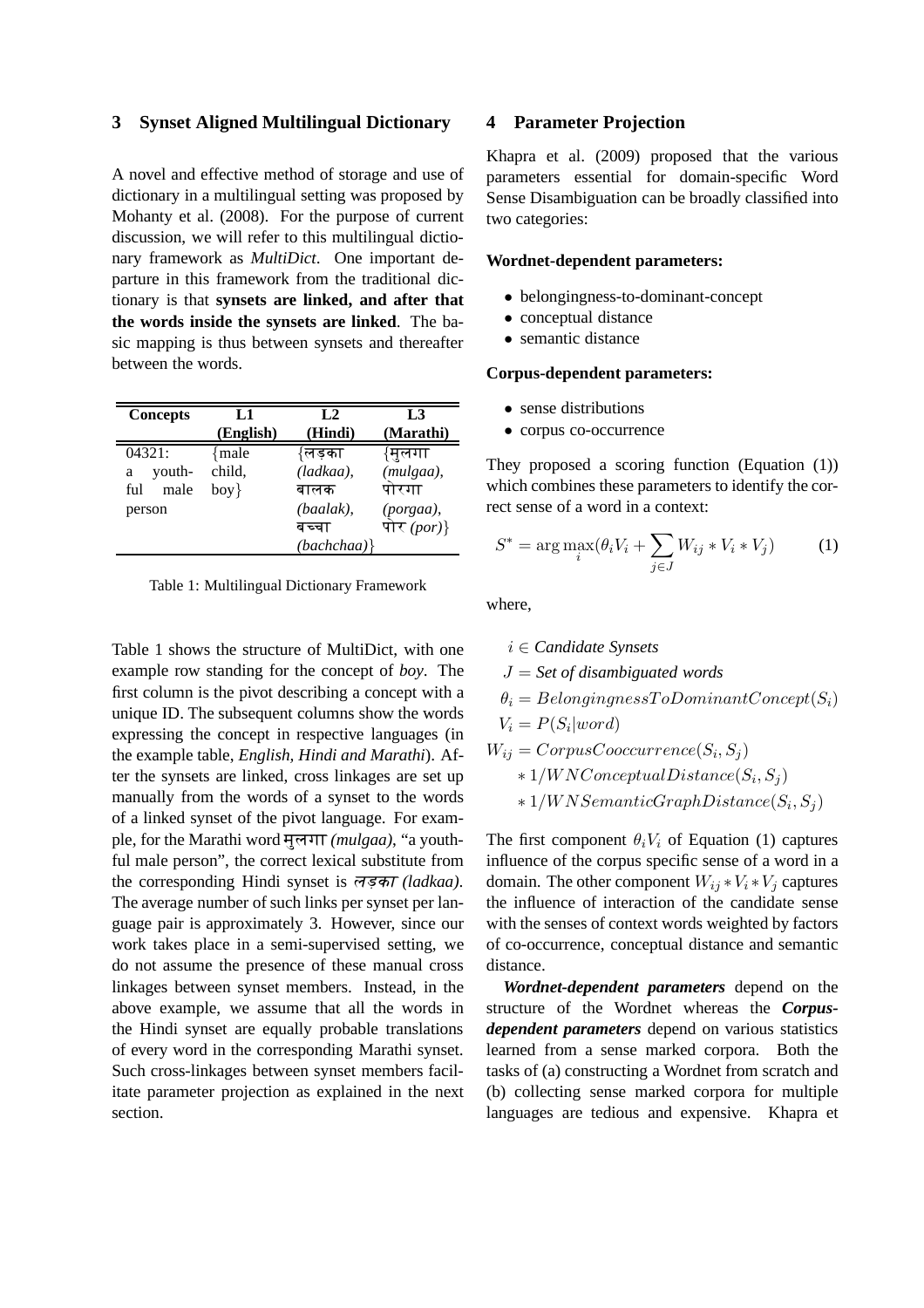al. (2009) observed that by *projecting relations* from the Wordnet of a language and by *projecting corpus statistics* from the sense marked corpora of the language to those of the target language, *the effort required in constructing semantic graphs for multiple Wordnets and collecting sense marked corpora for multiple languages can be avoided or reduced*. At the heart of their work lies the *MultiDict* described in previous section which facilitates parameter projection in the following manner:

**1.** By linking with the synsets of a pivot resource rich language (Hindi, in our case), the cost of building Wordnets of other languages is partly reduced (semantic relations are inherited). The Wordnet parameters of Hindi Wordnet now become projectable to other languages.

**2.** For calculating corpus specific sense distributions,  $P(Sense S_i|Word W)$ , we need the counts,  $#(S_i, W)$ . By using cross linked words in the synsets, these counts become projectable to the target language (Marathi, in our case) as they can be approximated by the counts of the cross linked Hindi words calculated from the Hindi sense marked corpus as follows:

 $P(S_i|W) = \frac{\#(S_i, \text{marathi\_word})}{\sum_{\mu \in S_i} \mu(S_i, \text{mamethi\_word})}$  $\sum_j \#(S_j, \text{marathi\_word})$  $P(S_i|W) \approx \frac{\#(S_i, cross-linked\_hindi\_word)}{\sum_{i} \#(S_i, cross\_linked\_hidden\_level)}$  $\sum_j \#(S_j, cross\_linked\_hindi\_word)$ 

The rationale behind the above approximation is the observation that within a domain the counts of crosslinked words will remain the same across languages.

This parameter projection strategy as explained above lies at the heart of our work and allows us to perform bilingual bootstrapping by projecting the models learned from one language to another.

### **5 Bilingual Bootstrapping**

We now come to the main contribution of our work, *i.e.*, bilingual bootstrapping. As shown in Algorithm 1, we start with a small amount of seed data  $(LD_1)$ and  $LD_2$ ) in the two languages. Using this data we learn the parameters described in the previous section. We collectively refer to the parameters learned

| <b>Algorithm 1 Bilingual Bootstrapping</b> |  |
|--------------------------------------------|--|
|--------------------------------------------|--|

 $LD_1$  := Seed Labeled Data from  $L_1$  $LD_2$  := Seed Labeled Data from  $L_2$  $UD_1 :=$  Unlabeled Data from  $L_1$  $UD_2 :=$  Unlabeled Data from  $L_2$ 

#### **repeat**

 $\theta_1$  := model trained using  $LD_1$  $\theta_2$  := model trained using  $LD_2$ 

{Project models from  $L_1/L_2$  to  $L_2/L_1$ }  $\hat{\theta}_2$  := *project*( $\theta_1, L_2$ )  $\hat{\theta}_1 := project(\theta_2, L_1)$ 

```
for all u_1 \in UD_1 do
   s := sense assigned by \hat{\theta}_1 to u_1if confidence(s) > \epsilon then
      LD_1 := LD_1 + u_1UD_1 := UD_1 - u_1end if
end for
```

```
for all u_2 \in UD_2 do
     s := sense assigned by \hat{\theta}_2 to u_2if confidence(s) > \epsilon then
        LD_2 := LD_2 + u_2UD_2 := UD_2 - u_2end if
  end for
until convergence
```
from the seed data as models  $\theta_1$  and  $\theta_2$  for  $L_1$  and  $L_2$ respectively. The parameter projection strategy described in the previous section is then applied to  $\theta_1$ and  $\theta_2$  to obtain the projected models  $\hat{\theta}_2$  and  $\hat{\theta}_1$  respectively. These projected models are then applied to the untagged data of  $L_1$  and  $L_2$  and the instances which get labeled with a high confidence are added to the labeled data of the respective languages. This process is repeated till we reach convergence, *i.e.*, till it is no longer possible to move any data from  $UD_1$  (and  $UD_2$ ) to  $LD_1$  (and  $LD_2$  respectively).

We compare our algorithm with monolingual bootstrapping where the self models  $\theta_1$  and  $\theta_2$  are directly used to annotate the unlabeled instances in  $L_1$  and  $L_2$  respectively instead of using the projected models  $\hat{\theta}_1$  and  $\hat{\theta}_2$ . The process of monolingual boot-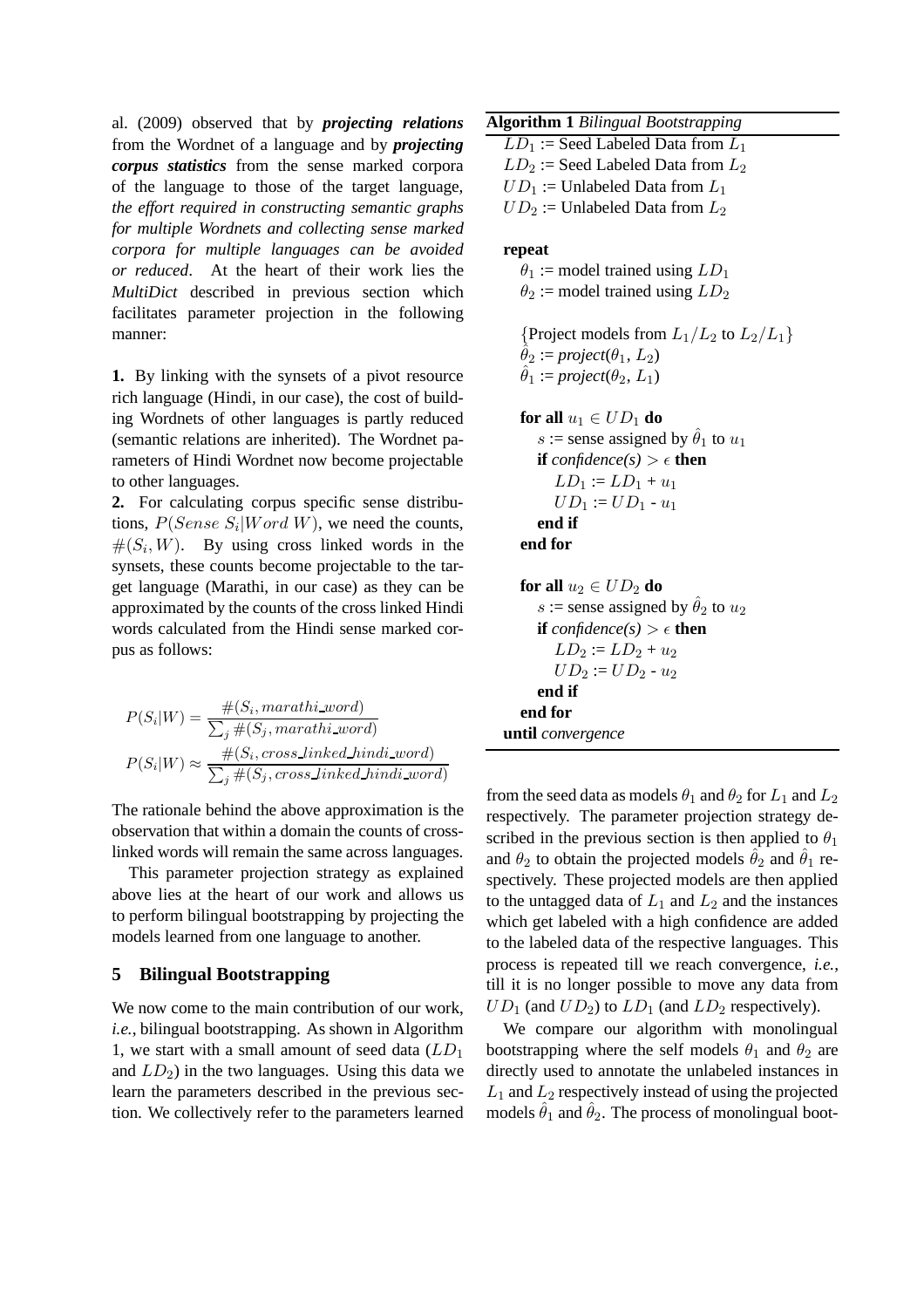|  |  |  |  | <b>Algorithm 2 Monolingual Bootstrapping</b> |
|--|--|--|--|----------------------------------------------|
|--|--|--|--|----------------------------------------------|

| $LD_1$ := Seed Labeled Data from $L_1$ |
|----------------------------------------|
| $LD_2$ := Seed Labeled Data from $L_2$ |
| $UD_1$ := Unlabeled Data from $L_1$    |
| $UD_2$ := Unlabeled Data from $L_2$    |

### **repeat**

 $\theta_1$  := model trained using  $LD_1$  $\theta_2$  := model trained using  $LD_2$ **for all**  $u_1 \in UD_1$  **do** s := sense assigned by  $\theta_1$  to  $u_1$ **if**  $confidence(s) > \epsilon$  **then**  $LD_1 := LD_1 + u_1$  $UD_1 := UD_1 - u_1$ **end if end for**

**for all**  $u_2 \in UD_2$  **do** s := sense assigned by  $\theta_2$  to  $u_2$ **if**  $confidence(s) > \epsilon$  **then**  $LD_2 := LD_2 + u_2$  $UD_2 := UD_2 - u_2$ **end if end for until** *convergence*

strapping is shown in Algorithm 2.

# **6 Experimental Setup**

We used the publicly available dataset<sup>1</sup> described in Khapra et al. (2010) for all our experiments. The data was collected from two domains, *viz.*, Tourism and Health. The data for Tourism domain was collected by manually translating English documents downloaded from Indian Tourism websites into Hindi and Marathi. Similarly, English documents for Health domain were obtained from two doctors and were manually translated into Hindi and Marathi. The entire data was then manually annotated by three lexicographers adept in Hindi and Marathi. The various statistics pertaining to the total number of words, number of words per POS category and average degree of polysemy are described in Tables 2 to 5.

Although Tables 2 and 3 also report the num-

|                  | Polysemous words |               | <b>Monosemous words</b> |        |
|------------------|------------------|---------------|-------------------------|--------|
| Category         | Tourism          | <b>Health</b> | <b>Tourism</b>          | Health |
| <b>Noun</b>      | 62336            | 24089         | 35811                   | 18923  |
| Verb             | 6386             | 1401          | 3667                    | 5109   |
| <b>Adjective</b> | 18949            | 8773          | 28998                   | 12138  |
| <b>Adverb</b>    | 4860             | 2527          | 13699                   | 7152   |
| АN               | 92531            | 36790         | 82175                   | 43322  |

Table 2: Polysemous and Monosemous words per category in each domain for Hindi

|                  | Polysemous words |               | <b>Monosemous words</b> |        |
|------------------|------------------|---------------|-------------------------|--------|
| Category         | Tourism          | <b>Health</b> | <b>Tourism</b>          | Health |
| Noun             | 45589            | 17482         | 27386                   | 11383  |
| Verb             | 7879             | 3120          | 2672                    | 1500   |
| <b>Adjective</b> | 13107            | 4788          | 16725                   | 6032   |
| <b>Adverb</b>    | 4036             | 1727          | 5023                    | 1874   |
| ΔH               | 70611            | 27117         | 51806                   | 20789  |

Table 3: Polysemous and Monosemous words per category in each domain for Marathi

|                  | Avg. degree of Wordnet polysemy<br>for polysemous words |               |  |
|------------------|---------------------------------------------------------|---------------|--|
| Category         | <b>Tourism</b>                                          | <b>Health</b> |  |
| <b>Noun</b>      | 3.02                                                    | 3.17          |  |
| Verb             | 5.05                                                    | 6.58          |  |
| <b>Adjective</b> | 2.66                                                    | 2.75          |  |
| <b>Adverb</b>    | 2.52                                                    | 2.57          |  |
|                  | 3.09                                                    | 3.23          |  |

Table 4: Average degree of Wordnet polysemy per category in the 2 domains for Hindi

|                  | Avg. degree of Wordnet polysemy<br>for polysemous words |               |  |
|------------------|---------------------------------------------------------|---------------|--|
| Category         | <b>Tourism</b>                                          | <b>Health</b> |  |
| <b>Noun</b>      | 3.06                                                    | 3.18          |  |
| Verb             | 4.96                                                    | 5.18          |  |
| <b>Adjective</b> | 2.60                                                    | 2.72          |  |
| <b>Adverb</b>    | 2.44                                                    | 2.45          |  |
| АN               | 3 1 4                                                   | 3.29          |  |

Table 5: Average degree of Wordnet polysemy per category in the 2 domains for Marathi

<sup>1</sup> http://www.cfilt.iitb.ac.in/wsd/annotated corpus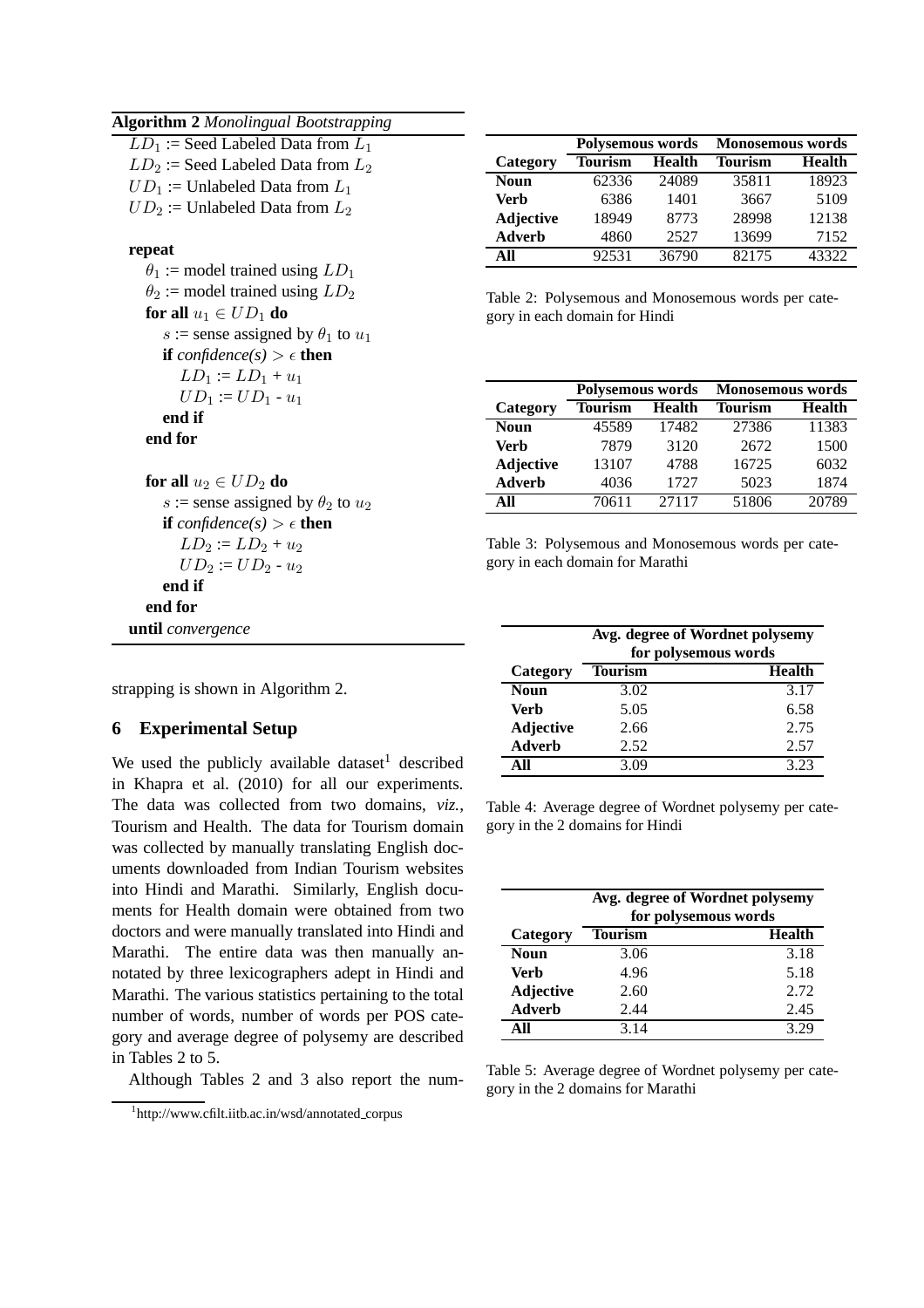

Figure 1: Comparison of *BiBoot*, *Mono-Boot*, *OnlySeed* and *WFS* on Hindi Health data



Figure 3: Comparison of *BiBoot*, *Mono-Boot*, *OnlySeed* and *WFS* on Marathi Health data

ber of monosemous words, we would like to clearly state that we do not consider monosemous words while evaluating the performance of our algorithms (as monosemous words do not need any disambiguation).

We did a 4-fold cross validation of our algorithm using the above described corpora. Note that even though the corpora were parallel we did not use this property in any way in our experiments or algorithm. In fact, the documents in the two languages were randomly split into 4 folds without ensuring that the parallel documents remain in the same folds for the two languages. We experimented with different seed sizes varying from 0 to 5000 in steps of 250. The seed annotated data and untagged instances for bootstrapping are extracted from 3 folds of the data and



Figure 2: Comparison of *BiBoot*, *Mono-Boot*, *OnlySeed* and *WFS* on Hindi Tourism data



Figure 4: Comparison of *BiBoot*, *Mono-Boot*, *OnlySeed* and *WFS* on Marathi Tourism data

the final evaluation is done on the held-out data in the 4th fold.

We ran both the bootstrapping algorithms (*i.e.*, *monolingual bootstrapping* and *bilingual bootstrapping*) for 10 iterations but, we observed that after 1-2 iterations the algorithms converge. In each iteration only those words for which  $P(assigned\_sense|word) > 0.6$  get moved to the labeled data. Ideally, this threshold (0.6) should have been selected using a development set. However, since our work focuses on resource scarce languages we did not want to incur the additional cost of using a development set. Hence, we used a fixed threshold of 0.6 so that in each iteration only those words get moved to the labeled data for which the assigned sense is clearly a majority sense ( $P > 0.6$ ).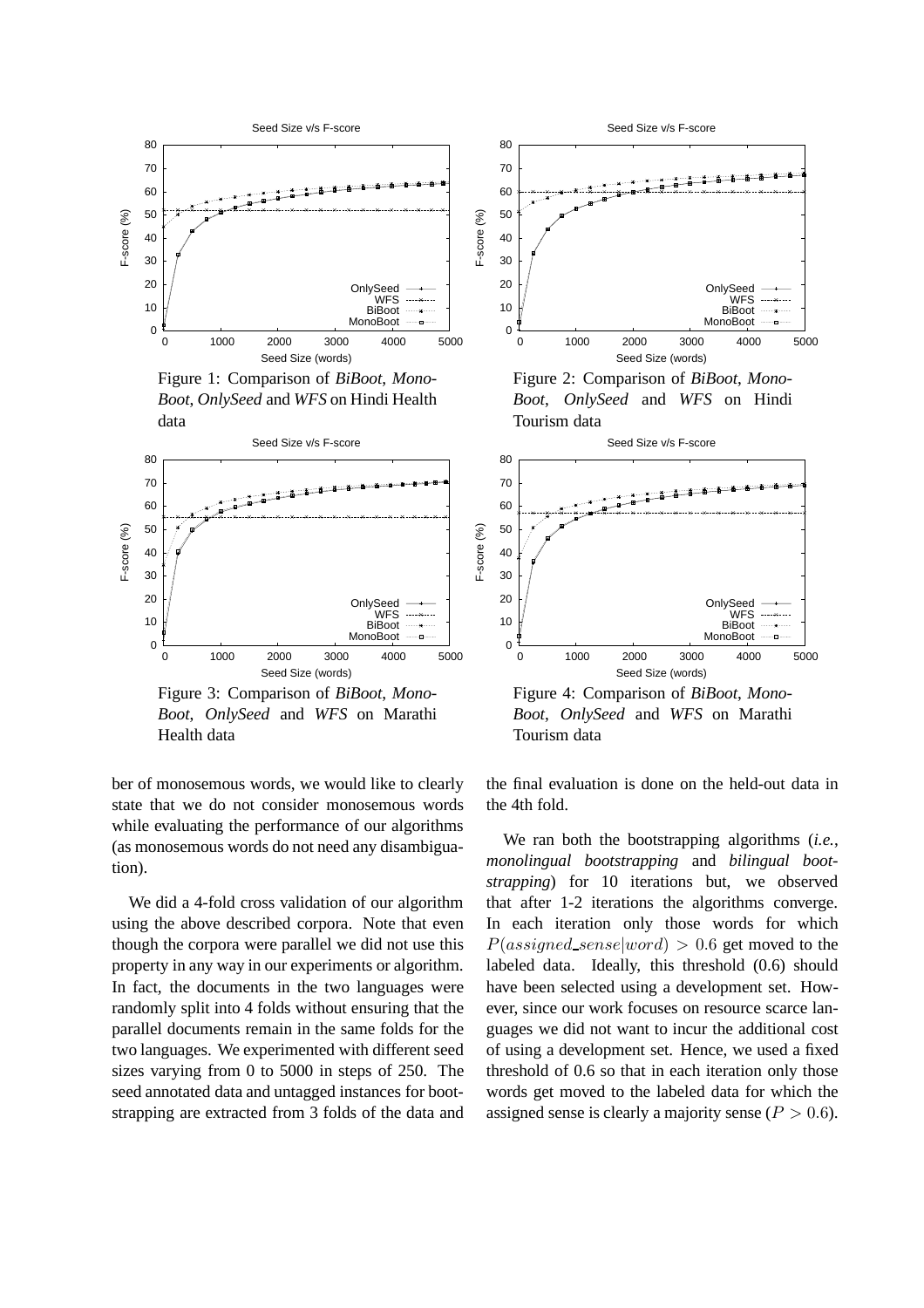| Language-<br><b>Domain</b> | <b>Algorithm</b>       | $F-score(\%)$ | No. of tagged<br>words needed to<br>achieve this<br><b>F-score</b> | % Reduction in annotation<br>cost                             |
|----------------------------|------------------------|---------------|--------------------------------------------------------------------|---------------------------------------------------------------|
| Hindi-Health               | <i>Biboot</i>          | 57.70         | 1250                                                               |                                                               |
|                            | <i><b>OnlySeed</b></i> | 57.99         | 2250                                                               | $\frac{(2250+2250)-(1250+1750)}{(2250+2250)} * 100 = 33.33\%$ |
| Marathi-Health             | <b>Biboot</b>          | 64.97         | 1750                                                               |                                                               |
|                            | <i>OnlySeed</i>        | 64.51         | 2250                                                               |                                                               |
| Hindi-Tourism              | <b>Biboot</b>          | 60.67         | 1000                                                               |                                                               |
|                            | <i>OnlySeed</i>        | 59.83         | 2000                                                               |                                                               |
| Marathi-Tourism            | <b>Biboot</b>          | 61.90         | 1250                                                               | $\frac{(2000+2000)-(1000+1250)}{(2000+2000)} * 100 = 43.75\%$ |
|                            | <i><b>OnlySeed</b></i> | 61.68         | 2000                                                               |                                                               |

Table 6: Reduction in annotation cost achieved using Bilingual Bootstrapping

# **7 Results**

The results of our experiments are summarized in Figures 1 to 4. The  $x$ -axis represents the amount of seed data used and the y-axis represents the F-scores obtained. The different curves in each graph are as follows:

- a. *BiBoot*: This curve represents the F-score obtained after 10 iterations by using bilingual bootstrapping with different amounts of seed data.
- b. *MonoBoot*: This curve represents the F-score obtained after 10 iterations by using monolingual bootstrapping with different amounts of seed data.
- c. *OnlySeed*: This curve represents the F-score obtained by training on the seed data alone without using any bootstrapping.
- d. *WFS*: This curve represents the F-score obtained by simply selecting the first sense from Wordnet, a typically reported baseline.

# **8 Discussions**

In this section we discuss the important observations made from Figures 1 to 4.

# **8.1 Performance of Bilingual bootstrapping**

For small seed sizes, the F-score of bilingual bootstrapping is consistently better than the F-score obtained by training only on the seed data without using any bootstrapping. This is true for both the languages in both the domains. Further, bilingual bootstrapping also does better than monolingual bootstrapping for small seed sizes. As explained earlier, this better performance can be attributed to the fact that in monolingual bootstrapping the algorithm can tag only those instances with high confidence which it has already seen in the training data. Hence, in successive iterations, very little new information becomes available to the algorithm. This is clearly evident from the fact that the curve of monolingual bootstrapping (*MonoBoot*) is always close to the curve of *OnlySeed*.

# **8.2 Effect of seed size**

The benefit of bilingual bootstrapping is clearly felt for small seed sizes. However, as the seed size increases the performance of the 3 algorithms, *viz.*, *MonoBoot*, *BiBoot* and *OnlySeed* is more or less the same. This is intuitive, because, as the seed size increases the algorithm is able to see more and more tagged instances in its self corpora and hence does not need any assistance from the other language. In other words, the annotated data in  $L_1$  is not able to add any new information to the training process of  $L_2$  and vice versa.

# **8.3 Bilingual bootstrapping reduces annotation cost**

The performance boost obtained at small seed sizes suggests that bilingual bootstrapping helps to reduce the overall annotation costs for both the languages. To further illustrate this, we take some sample points from the graph and compare the number of tagged words needed by *BiBoot* and *OnlySeed* to reach the same (or nearly the same) F-score. We present this comparison in Table 6.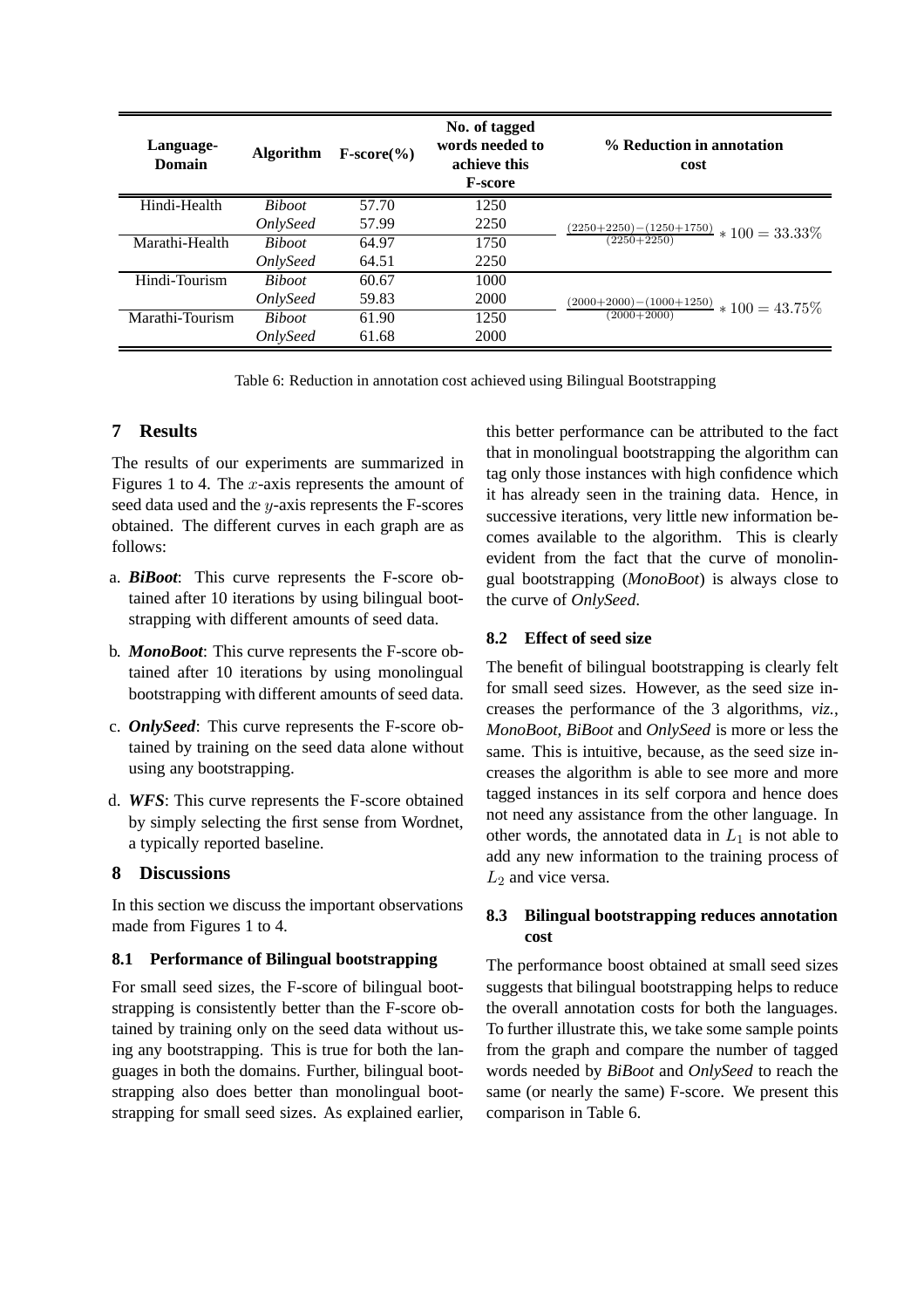The rows for *Hindi-Health* and *Marathi-Health* in Table 6 show that when *BiBoot* is employed we need 1250 tagged words in Hindi and 1750 tagged words in Marathi to attain F-scores of 57.70% and 64.97% respectively. On the other hand, in the absence of bilingual bootstrapping, (*i.e.*, using *Only-Seed*) we need 2250 tagged words each in Hindi and Marathi to achieve similar F-scores. *BiBoot* thus gives a reduction of 33.33% in the overall annotation cost ( ${1250 + 1750}$  v/s  ${2250 + 2250}$ ) while achieving similar F-scores. Similarly, the results for *Hindi-Tourism* and *Marathi-Tourism* show that *Bi-Boot* gives a reduction of 43.75% in the overall annotation cost while achieving similar F-scores. Further, since the results of *MonoBoot* are almost the same as *OnlySeed*, the above numbers indicate that *BiBoot* provides a reduction in cost when compared to *MonoBoot* also.

# **8.4 Contribution of monosemous words in the performance of** *BiBoot*

As mentioned earlier, monosemous words in the test set are not considered while evaluating the performance of our algorithm but, we add monosemous words to the seed data. However, we do not count monosemous words while calculating the seed size as there is no manual annotation cost associated with monosemous words (they can be tagged automatically by fetching their singleton sense id from the wordnet). We observed that the monosemous words of  $L_1$  help in boosting the performance of  $L_2$  and vice versa. This is because for a given monosemous word in  $L_2$  (or  $L_1$  respectively) the corresponding cross-linked word in  $L_1$  (or  $L_2$  respectively) need not necessarily be monosemous. In such cases, the cross-linked polysemous word in  $L_2$  (or  $L_1$  respectively) benefits from the projected statistics of a monosemous word in  $L_1$  (or  $L_2$  respectively). This explains why *BiBoot* gives an F-score of 35-52% even at zero seed size even though the F-score of *OnlySeed* is only 2-5% (see Figures 1 to 4).

# **9 Conclusion**

We presented a bilingual bootstrapping algorithm for Word Sense Disambiguation which allows two resource deprived languages to mutually benefit from each other's data via parameter projection. The algorithm consistently performs better than monolingual bootstrapping. It also performs better than using only monolingual seed data without using any bootstrapping. The benefit of bilingual bootstrapping is felt prominently when the seed size in the two languages is very small thus highlighting the usefulness of this algorithm in highly resource constrained scenarios.

# **References**

- Eneko Agirre and German Rigau. 1996. Word sense disambiguation using conceptual density. In *In Proceedings of the 16th International Conference on Computational Linguistics (COLING)*.
- Avrim Blum and Tom Mitchell. 1998. Combining labeled and unlabeled data with co-training. pages 92– 100. Morgan Kaufmann Publishers.
- Mitesh M. Khapra, Sapan Shah, Piyush Kedia, and Pushpak Bhattacharyya. 2009. Projecting parameters for multilingual word sense disambiguation. In *Proceedings of the 2009 Conference on Empirical Methods in Natural Language Processing*, pages 459–467, Singapore, August. Association for Computational Linguistics.
- Mitesh Khapra, Saurabh Sohoney, Anup Kulkarni, and Pushpak Bhattacharyya. 2010. Value for money: Balancing annotation effort, lexicon building and accuracy for multilingual wsd. In *Proceedings of the 23rd International Conference on Computational Linguistics*.
- Yoong Keok Lee, Hwee Tou Ng, and Tee Kiah Chia. 2004. Supervised word sense disambiguation with support vector machines and multiple knowledge sources. In *Proceedings of Senseval-3: Third International Workshop on the Evaluation of Systems for the Semantic Analysis of Text*, pages 137–140.
- Michael Lesk. 1986. Automatic sense disambiguation using machine readable dictionaries: how to tell a pine cone from an ice cream cone. In *In Proceedings of the 5th annual international conference on Systems documentation*.
- Hang Li and Cong Li. 2004. Word translation disambiguation using bilingual bootstrapping. *Comput. Linguist.*, 30:1–22, March.
- Diana McCarthy, Rob Koeling, Julie Weeds, and John Carroll. 2004. Finding predominant word senses in untagged text. In *ACL '04: Proceedings of the 42nd Annual Meeting on Association for Computational Linguistics*, page 279, Morristown, NJ, USA. Association for Computational Linguistics.